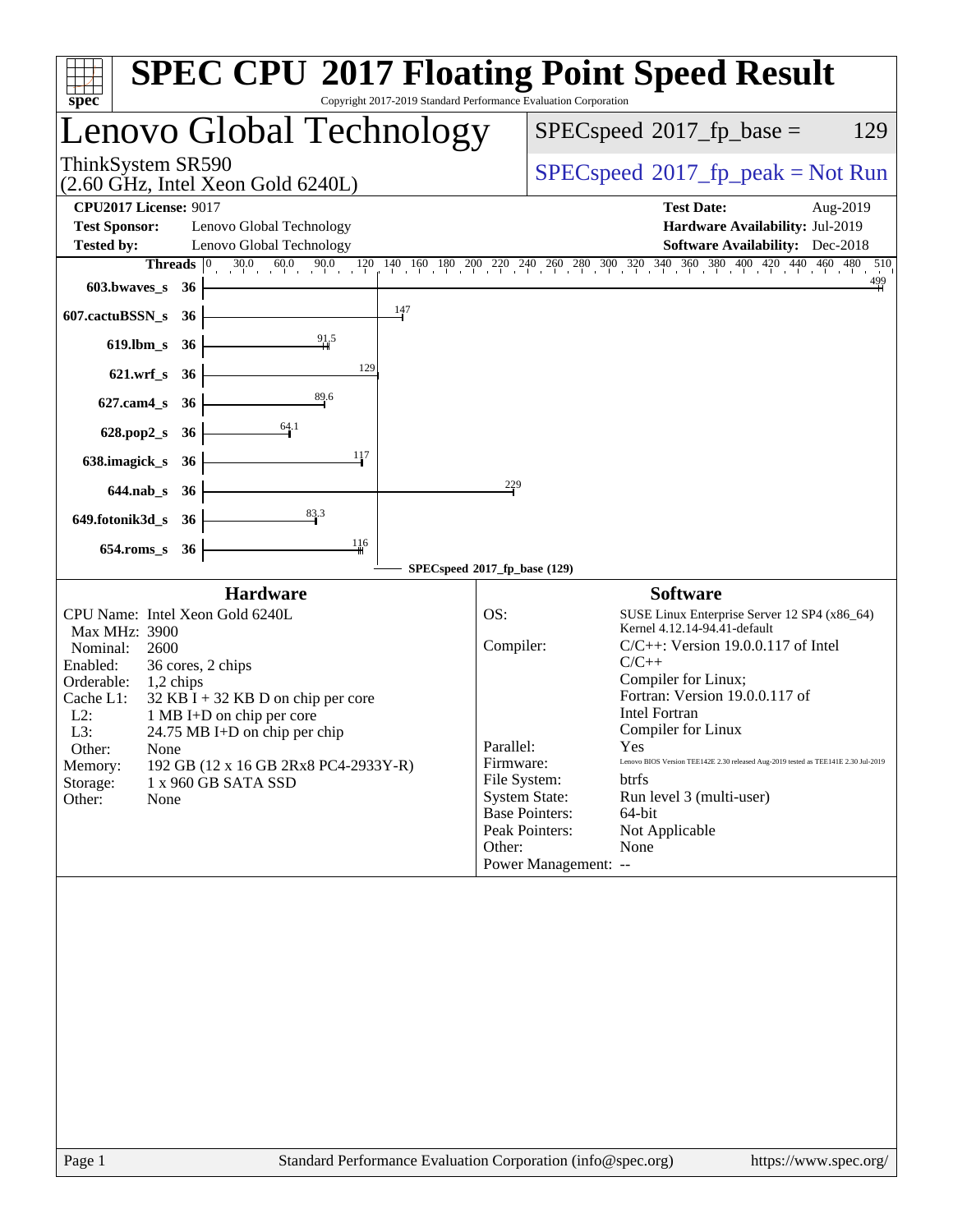

#### **[SPEC CPU](http://www.spec.org/auto/cpu2017/Docs/result-fields.html#SPECCPU2017FloatingPointSpeedResult)[2017 Floating Point Speed Result](http://www.spec.org/auto/cpu2017/Docs/result-fields.html#SPECCPU2017FloatingPointSpeedResult)** Copyright 2017-2019 Standard Performance Evaluation Corporation

# Lenovo Global Technology

(2.60 GHz, Intel Xeon Gold 6240L)

 $SPEC speed^{\circ}2017\_fp\_base = 129$ 

# ThinkSystem SR590<br>  $SPEC speed^{\circ}2017$  [p\_peak = Not Run

**[Test Sponsor:](http://www.spec.org/auto/cpu2017/Docs/result-fields.html#TestSponsor)** Lenovo Global Technology **[Hardware Availability:](http://www.spec.org/auto/cpu2017/Docs/result-fields.html#HardwareAvailability)** Jul-2019 **[Tested by:](http://www.spec.org/auto/cpu2017/Docs/result-fields.html#Testedby)** Lenovo Global Technology **[Software Availability:](http://www.spec.org/auto/cpu2017/Docs/result-fields.html#SoftwareAvailability)** Dec-2018

**[CPU2017 License:](http://www.spec.org/auto/cpu2017/Docs/result-fields.html#CPU2017License)** 9017 **[Test Date:](http://www.spec.org/auto/cpu2017/Docs/result-fields.html#TestDate)** Aug-2019

**[Results Table](http://www.spec.org/auto/cpu2017/Docs/result-fields.html#ResultsTable)**

| <b>Base</b>                        |                |                |                |                | <b>Peak</b> |                |       |                |                |              |                |              |                |              |
|------------------------------------|----------------|----------------|----------------|----------------|-------------|----------------|-------|----------------|----------------|--------------|----------------|--------------|----------------|--------------|
| <b>Benchmark</b>                   | <b>Threads</b> | <b>Seconds</b> | Ratio          | <b>Seconds</b> | Ratio       | <b>Seconds</b> | Ratio | <b>Threads</b> | <b>Seconds</b> | <b>Ratio</b> | <b>Seconds</b> | <b>Ratio</b> | <b>Seconds</b> | <b>Ratio</b> |
| $603.bwaves$ s                     | 36             | 118            | 499            | 118            | 499         | 117            | 502   |                |                |              |                |              |                |              |
| 607.cactuBSSN s                    | 36             | <u>113</u>     | 147            | 113            | 147         | 113            | 148   |                |                |              |                |              |                |              |
| $619.1$ bm s                       | 36             | 57.2           | 91.5           | 56.2           | 93.2        | 59.0           | 88.8  |                |                |              |                |              |                |              |
| $621$ .wrf s                       | 36             | 102            | 129            | 102            | 129         | 102            | 129   |                |                |              |                |              |                |              |
| $627$ .cam4 s                      | 36             | 99.0           | 89.6           | 99.1           | 89.5        | 98.7           | 89.8  |                |                |              |                |              |                |              |
| $628.pop2_s$                       | 36             | 184            | 64.5           | 185            | 64.1        | 188            | 63.3  |                |                |              |                |              |                |              |
| 638.imagick_s                      | 36             | 124            | 116            | 122            | 118         | 123            | 117   |                |                |              |                |              |                |              |
| $644$ .nab s                       | 36             | 76.2           | 229            | 76.3           | 229         | 76.1           | 229   |                |                |              |                |              |                |              |
| 649.fotonik3d s                    | 36             | <u> 109</u>    | 83.3           | 109            | 83.8        | 110            | 82.9  |                |                |              |                |              |                |              |
| $654$ .roms s                      | 36             | 137            | 115            | 134            | 118         | 135            | 116   |                |                |              |                |              |                |              |
| $SPECspeed*2017_fp\_base =$<br>129 |                |                |                |                |             |                |       |                |                |              |                |              |                |              |
| $SPECspeed*2017_fp\_peak =$        |                |                | <b>Not Run</b> |                |             |                |       |                |                |              |                |              |                |              |

Results appear in the [order in which they were run.](http://www.spec.org/auto/cpu2017/Docs/result-fields.html#RunOrder) Bold underlined text [indicates a median measurement](http://www.spec.org/auto/cpu2017/Docs/result-fields.html#Median).

#### **[Operating System Notes](http://www.spec.org/auto/cpu2017/Docs/result-fields.html#OperatingSystemNotes)**

Stack size set to unlimited using "ulimit -s unlimited"

### **[General Notes](http://www.spec.org/auto/cpu2017/Docs/result-fields.html#GeneralNotes)**

Environment variables set by runcpu before the start of the run: KMP\_AFFINITY = "granularity=fine,compact" LD\_LIBRARY\_PATH = "/home/cpu2017-1.0.5-ic19/lib/intel64" OMP\_STACKSIZE = "192M"

 Binaries compiled on a system with 1x Intel Core i9-799X CPU + 32GB RAM memory using Redhat Enterprise Linux 7.5 Transparent Huge Pages enabled by default Prior to runcpu invocation Filesystem page cache synced and cleared with: sync; echo 3> /proc/sys/vm/drop\_caches NA: The test sponsor attests, as of date of publication, that CVE-2017-5754 (Meltdown) is mitigated in the system as tested and documented. Yes: The test sponsor attests, as of date of publication, that CVE-2017-5753 (Spectre variant 1) is mitigated in the system as tested and documented. Yes: The test sponsor attests, as of date of publication, that CVE-2017-5715 (Spectre variant 2) is mitigated in the system as tested and documented. Yes: The test sponsor attests, as of date of publication, that CVE-2018-3640 (Spectre variant 3a) is mitigated in the system as tested and documented. Yes: The test sponsor attests, as of date of publication, that CVE-2018-3639 (Spectre variant 4) is mitigated in the system as tested and documented.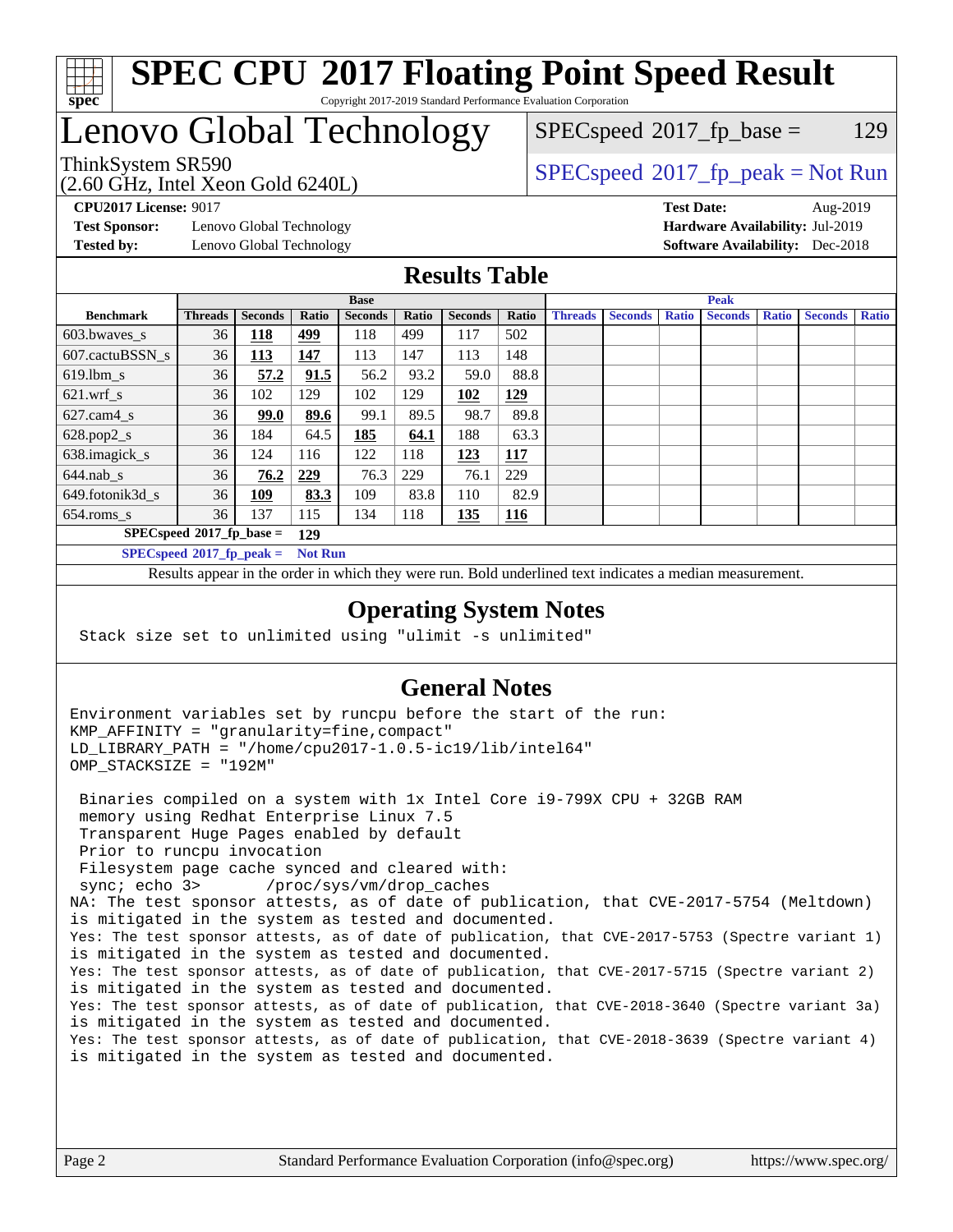| <b>SPEC CPU®2017 Floating Point Speed Result</b><br>Copyright 2017-2019 Standard Performance Evaluation Corporation                                                                                                                                                                                                                                                                                                                                                                                                                                                                                                                                                                                                                                                 |                                                                                                                                                                                               |                                                                                                                                                                                                                                                                                                     |                                                                                       |     |  |  |  |
|---------------------------------------------------------------------------------------------------------------------------------------------------------------------------------------------------------------------------------------------------------------------------------------------------------------------------------------------------------------------------------------------------------------------------------------------------------------------------------------------------------------------------------------------------------------------------------------------------------------------------------------------------------------------------------------------------------------------------------------------------------------------|-----------------------------------------------------------------------------------------------------------------------------------------------------------------------------------------------|-----------------------------------------------------------------------------------------------------------------------------------------------------------------------------------------------------------------------------------------------------------------------------------------------------|---------------------------------------------------------------------------------------|-----|--|--|--|
| $spec^*$<br>Lenovo Global Technology                                                                                                                                                                                                                                                                                                                                                                                                                                                                                                                                                                                                                                                                                                                                |                                                                                                                                                                                               | $SPEC speed^{\circ}2017$ fp base =                                                                                                                                                                                                                                                                  |                                                                                       | 129 |  |  |  |
| ThinkSystem SR590<br>$(2.60$ GHz, Intel Xeon Gold $6240L$ )                                                                                                                                                                                                                                                                                                                                                                                                                                                                                                                                                                                                                                                                                                         |                                                                                                                                                                                               | $SPEC speed^{\circ}2017\_fp\_peak = Not Run$                                                                                                                                                                                                                                                        |                                                                                       |     |  |  |  |
| <b>CPU2017 License: 9017</b><br><b>Test Sponsor:</b><br>Lenovo Global Technology<br><b>Tested by:</b><br>Lenovo Global Technology                                                                                                                                                                                                                                                                                                                                                                                                                                                                                                                                                                                                                                   |                                                                                                                                                                                               | <b>Test Date:</b>                                                                                                                                                                                                                                                                                   | Aug-2019<br>Hardware Availability: Jul-2019<br><b>Software Availability:</b> Dec-2018 |     |  |  |  |
| <b>Platform Notes</b>                                                                                                                                                                                                                                                                                                                                                                                                                                                                                                                                                                                                                                                                                                                                               |                                                                                                                                                                                               |                                                                                                                                                                                                                                                                                                     |                                                                                       |     |  |  |  |
| Choose Operating Mode set to Maximum Performance<br>Choose Operating Mode set to Custom Mode<br>CPU P-state Control set to Automatic<br>MONITOR/MWAIT set to Enable<br>Hyper-Threading set to Disable<br>Adjacent Cache Prefetch set to Disable<br>Sysinfo program /home/cpu2017-1.0.5-ic19/bin/sysinfo<br>Rev: r5974 of 2018-05-19 9bcde8f2999c33d61f64985e45859ea9<br>running on linux-2uov Fri Aug 16 15:32:09 2019<br>SUT (System Under Test) info as seen by some common utilities.<br>For more information on this section, see<br>https://www.spec.org/cpu2017/Docs/config.html#sysinfo<br>From /proc/cpuinfo<br>model name : Intel(R) Xeon(R) Gold 6240L CPU @ 2.60GHz<br>"physical id"s (chips)<br>2<br>36 "processors"<br>cpu cores : 18<br>siblings : 18 |                                                                                                                                                                                               | cores, siblings (Caution: counting these is hw and system dependent. The following<br>excerpts from /proc/cpuinfo might not be reliable. Use with caution.)<br>physical 0: cores 0 1 2 3 4 8 9 10 11 16 17 18 19 20 24 25 26 27<br>physical 1: cores 0 1 2 3 4 8 9 10 11 16 17 18 19 20 24 25 26 27 |                                                                                       |     |  |  |  |
| From lscpu:<br>Architecture:<br>$CPU$ op-mode $(s)$ :<br>Byte Order:<br>CPU(s):<br>On-line CPU(s) list:<br>Thread( $s$ ) per core:<br>Core(s) per socket:<br>Socket(s):<br>NUMA $node(s)$ :<br>Vendor ID:<br>CPU family:<br>Model:<br>Model name:<br>Stepping:<br>CPU MHz:<br>BogoMIPS:<br>Virtualization:<br>L1d cache:<br>Lli cache:<br>$L2$ cache:                                                                                                                                                                                                                                                                                                                                                                                                               | x86_64<br>$32$ -bit, $64$ -bit<br>Little Endian<br>36<br>$0 - 35$<br>1<br>18<br>2<br>$\overline{a}$<br>GenuineIntel<br>6<br>85<br>7<br>2600.000<br>5200.00<br>$VT - x$<br>32K<br>32K<br>1024K | $Intel(R) Xeon(R) Gold 6240L CPU @ 2.60GHz$                                                                                                                                                                                                                                                         |                                                                                       |     |  |  |  |
|                                                                                                                                                                                                                                                                                                                                                                                                                                                                                                                                                                                                                                                                                                                                                                     | (Continued on next page)                                                                                                                                                                      |                                                                                                                                                                                                                                                                                                     |                                                                                       |     |  |  |  |
| Page 3                                                                                                                                                                                                                                                                                                                                                                                                                                                                                                                                                                                                                                                                                                                                                              | Standard Performance Evaluation Corporation (info@spec.org)                                                                                                                                   |                                                                                                                                                                                                                                                                                                     | https://www.spec.org/                                                                 |     |  |  |  |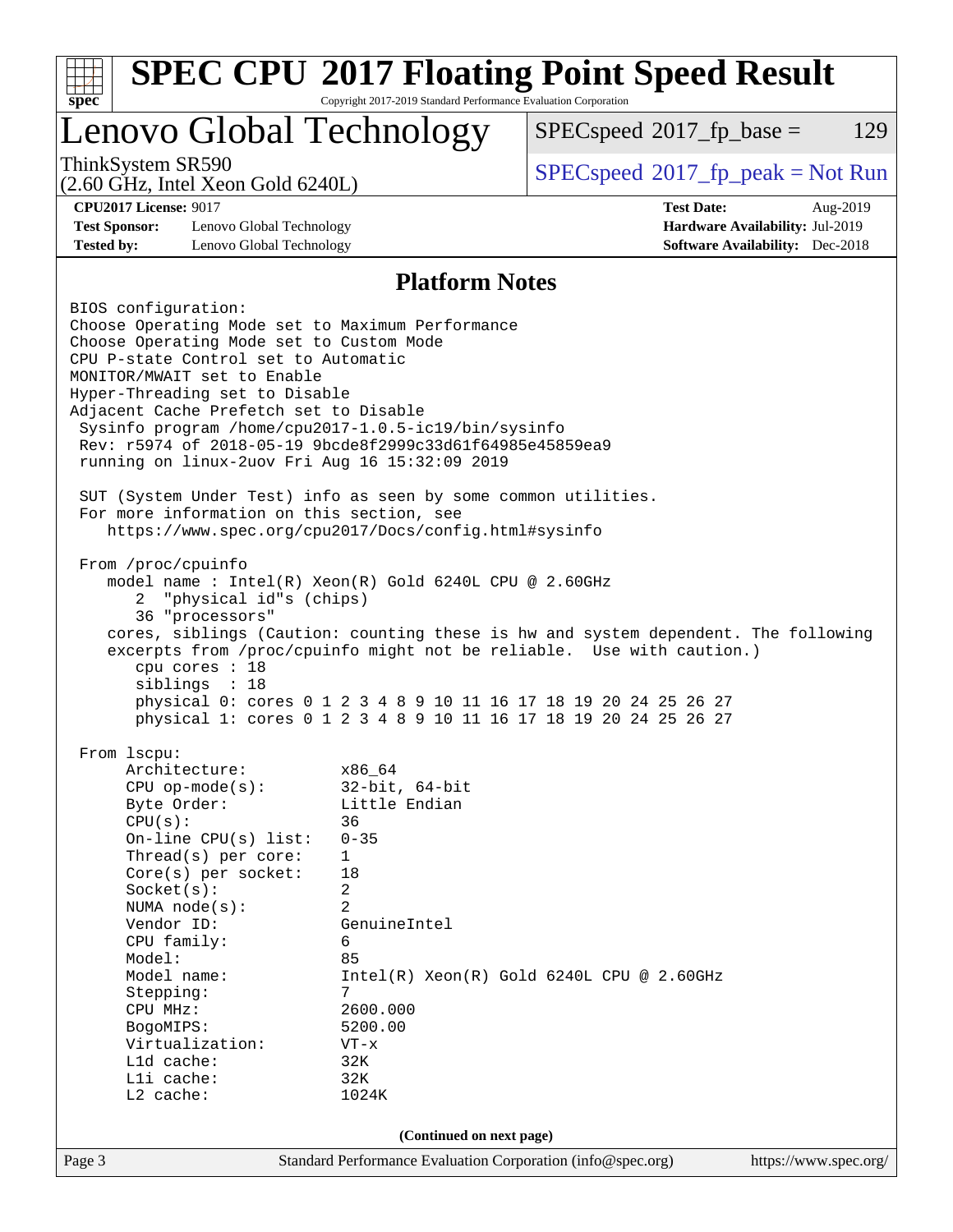| <b>SPEC CPU®2017 Floating Point Speed Result</b><br>Spec<br>Copyright 2017-2019 Standard Performance Evaluation Corporation                                                                                                                                                                                                                                                                                                                                                                                                                                                                                                                                                                                                                                                                                                                                                                                                                                                                                                                                                                                                                                                                                                                                                                                                                                                                                                                                                                                                                                                                                                                                                                                                                                                                                                                                                                                                                                                 |                                                               |
|-----------------------------------------------------------------------------------------------------------------------------------------------------------------------------------------------------------------------------------------------------------------------------------------------------------------------------------------------------------------------------------------------------------------------------------------------------------------------------------------------------------------------------------------------------------------------------------------------------------------------------------------------------------------------------------------------------------------------------------------------------------------------------------------------------------------------------------------------------------------------------------------------------------------------------------------------------------------------------------------------------------------------------------------------------------------------------------------------------------------------------------------------------------------------------------------------------------------------------------------------------------------------------------------------------------------------------------------------------------------------------------------------------------------------------------------------------------------------------------------------------------------------------------------------------------------------------------------------------------------------------------------------------------------------------------------------------------------------------------------------------------------------------------------------------------------------------------------------------------------------------------------------------------------------------------------------------------------------------|---------------------------------------------------------------|
| Lenovo Global Technology                                                                                                                                                                                                                                                                                                                                                                                                                                                                                                                                                                                                                                                                                                                                                                                                                                                                                                                                                                                                                                                                                                                                                                                                                                                                                                                                                                                                                                                                                                                                                                                                                                                                                                                                                                                                                                                                                                                                                    | 129<br>$SPEC speed^{\circ}2017$ _fp_base =                    |
| ThinkSystem SR590<br>$(2.60 \text{ GHz}, \text{Intel Xeon Gold } 6240L)$                                                                                                                                                                                                                                                                                                                                                                                                                                                                                                                                                                                                                                                                                                                                                                                                                                                                                                                                                                                                                                                                                                                                                                                                                                                                                                                                                                                                                                                                                                                                                                                                                                                                                                                                                                                                                                                                                                    | $SPEC speed^{\circ}2017\_fp\_peak = Not Run$                  |
| <b>CPU2017 License: 9017</b>                                                                                                                                                                                                                                                                                                                                                                                                                                                                                                                                                                                                                                                                                                                                                                                                                                                                                                                                                                                                                                                                                                                                                                                                                                                                                                                                                                                                                                                                                                                                                                                                                                                                                                                                                                                                                                                                                                                                                | <b>Test Date:</b><br>Aug-2019                                 |
| <b>Test Sponsor:</b><br>Lenovo Global Technology                                                                                                                                                                                                                                                                                                                                                                                                                                                                                                                                                                                                                                                                                                                                                                                                                                                                                                                                                                                                                                                                                                                                                                                                                                                                                                                                                                                                                                                                                                                                                                                                                                                                                                                                                                                                                                                                                                                            | Hardware Availability: Jul-2019                               |
| <b>Tested by:</b><br>Lenovo Global Technology                                                                                                                                                                                                                                                                                                                                                                                                                                                                                                                                                                                                                                                                                                                                                                                                                                                                                                                                                                                                                                                                                                                                                                                                                                                                                                                                                                                                                                                                                                                                                                                                                                                                                                                                                                                                                                                                                                                               | <b>Software Availability:</b> Dec-2018                        |
| <b>Platform Notes (Continued)</b>                                                                                                                                                                                                                                                                                                                                                                                                                                                                                                                                                                                                                                                                                                                                                                                                                                                                                                                                                                                                                                                                                                                                                                                                                                                                                                                                                                                                                                                                                                                                                                                                                                                                                                                                                                                                                                                                                                                                           |                                                               |
| $L3$ cache:<br>25344K<br>NUMA node0 CPU(s):<br>$0 - 17$<br>NUMA nodel CPU(s):<br>$18 - 35$<br>Flags:<br>pat pse36 clflush dts acpi mmx fxsr sse sse2 ss ht tm pbe syscall nx pdpelgb rdtscp<br>lm constant_tsc art arch_perfmon pebs bts rep_good nopl xtopology nonstop_tsc cpuid<br>aperfmperf pni pclmulqdq dtes64 monitor ds_cpl vmx smx est tm2 ssse3 sdbg fma cx16<br>xtpr pdcm pcid dca sse4_1 sse4_2 x2apic movbe popcnt tsc_deadline_timer aes xsave<br>avx f16c rdrand lahf_lm abm 3dnowprefetch cpuid_fault epb cat_13 cdp_13<br>invpcid_single intel_ppin ssbd mba ibrs ibpb stibp tpr_shadow vnmi flexpriority ept<br>vpid fsgsbase tsc_adjust bmil hle avx2 smep bmi2 erms invpcid rtm cqm mpx rdt_a<br>avx512f avx512dq rdseed adx smap clflushopt clwb intel_pt avx512cd avx512bw avx512vl<br>xsaveopt xsavec xgetbvl xsaves cqm_llc cqm_occup_llc cqm_mbm_total cqm_mbm_local<br>dtherm ida arat pln pts hwp_epp pku ospke avx512_vnni flush_lld arch_capabilities<br>/proc/cpuinfo cache data<br>cache size : 25344 KB<br>From numactl --hardware WARNING: a numactl 'node' might or might not correspond to a<br>physical chip.<br>$available: 2 nodes (0-1)$<br>node 0 cpus: 0 1 2 3 4 5 6 7 8 9 10 11 12 13 14 15 16 17<br>node 0 size: 96326 MB<br>node 0 free: 95932 MB<br>node 1 cpus: 18 19 20 21 22 23 24 25 26 27 28 29 30 31 32 33 34 35<br>node 1 size: 96741 MB<br>node 1 free: 96133 MB<br>node distances:<br>node<br>$\overline{0}$<br>1<br>0 :<br>10<br>21<br>1:<br>21<br>10<br>From /proc/meminfo<br>MemTotal:<br>197701444 kB<br>HugePages_Total:<br>0<br>Hugepagesize:<br>2048 kB<br>From /etc/*release* /etc/*version*<br>$S$ uSE-release:<br>SUSE Linux Enterprise Server 12 (x86_64)<br>$VERSION = 12$<br>PATCHLEVEL = $4$<br># This file is deprecated and will be removed in a future service pack or release.<br># Please check /etc/os-release for details about this release.<br>os-release:<br>NAME="SLES"<br>VERSION="12-SP4" | fpu vme de pse tsc msr pae mce cx8 apic sep mtrr pge mca cmov |
| (Continued on next page)                                                                                                                                                                                                                                                                                                                                                                                                                                                                                                                                                                                                                                                                                                                                                                                                                                                                                                                                                                                                                                                                                                                                                                                                                                                                                                                                                                                                                                                                                                                                                                                                                                                                                                                                                                                                                                                                                                                                                    |                                                               |
| Standard Darformange Evaluation Corporation (info@spee.org)<br>$\Gamma$ <sub>0.00</sub> $\Lambda$                                                                                                                                                                                                                                                                                                                                                                                                                                                                                                                                                                                                                                                                                                                                                                                                                                                                                                                                                                                                                                                                                                                                                                                                                                                                                                                                                                                                                                                                                                                                                                                                                                                                                                                                                                                                                                                                           | http://www.000000                                             |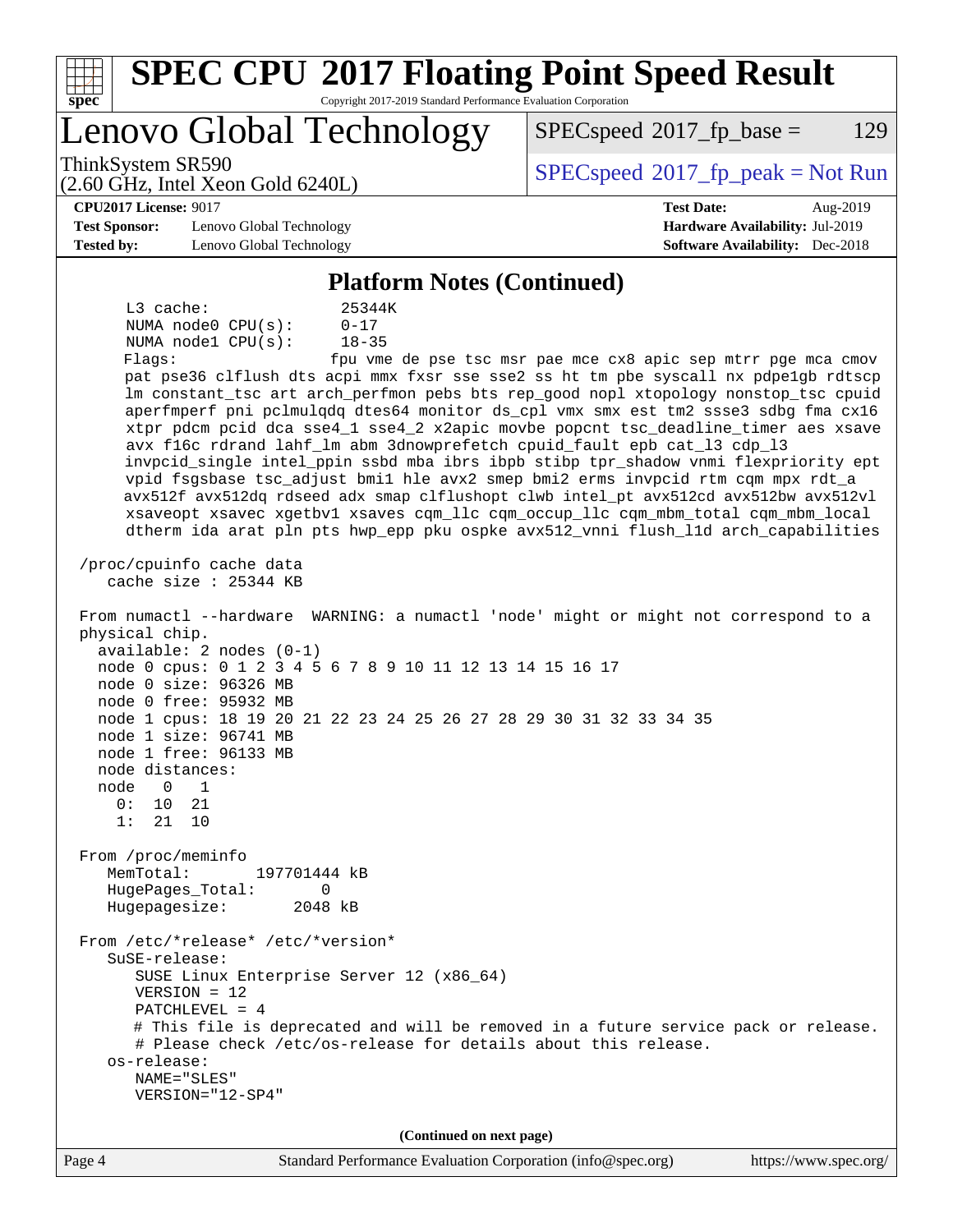

# **[SPEC CPU](http://www.spec.org/auto/cpu2017/Docs/result-fields.html#SPECCPU2017FloatingPointSpeedResult)[2017 Floating Point Speed Result](http://www.spec.org/auto/cpu2017/Docs/result-fields.html#SPECCPU2017FloatingPointSpeedResult)**

Copyright 2017-2019 Standard Performance Evaluation Corporation

Lenovo Global Technology

 $SPECspeed^{\circledcirc}2017_fp\_base = 129$  $SPECspeed^{\circledcirc}2017_fp\_base = 129$ 

(2.60 GHz, Intel Xeon Gold 6240L)

ThinkSystem SR590<br>  $SPECspeed*2017_fp\_peak = Not Run$  $SPECspeed*2017_fp\_peak = Not Run$ 

**[Test Sponsor:](http://www.spec.org/auto/cpu2017/Docs/result-fields.html#TestSponsor)** Lenovo Global Technology **[Hardware Availability:](http://www.spec.org/auto/cpu2017/Docs/result-fields.html#HardwareAvailability)** Jul-2019 **[Tested by:](http://www.spec.org/auto/cpu2017/Docs/result-fields.html#Testedby)** Lenovo Global Technology **[Software Availability:](http://www.spec.org/auto/cpu2017/Docs/result-fields.html#SoftwareAvailability)** Dec-2018

**[CPU2017 License:](http://www.spec.org/auto/cpu2017/Docs/result-fields.html#CPU2017License)** 9017 **[Test Date:](http://www.spec.org/auto/cpu2017/Docs/result-fields.html#TestDate)** Aug-2019

#### **[Platform Notes \(Continued\)](http://www.spec.org/auto/cpu2017/Docs/result-fields.html#PlatformNotes)**

 VERSION\_ID="12.4" PRETTY\_NAME="SUSE Linux Enterprise Server 12 SP4" ID="sles" ANSI\_COLOR="0;32" CPE\_NAME="cpe:/o:suse:sles:12:sp4"

uname -a:

 Linux linux-2uov 4.12.14-94.41-default #1 SMP Wed Oct 31 12:25:04 UTC 2018 (3090901) x86\_64 x86\_64 x86\_64 GNU/Linux

Kernel self-reported vulnerability status:

 CVE-2017-5754 (Meltdown): Not affected CVE-2017-5753 (Spectre variant 1): Mitigation: \_\_user pointer sanitization CVE-2017-5715 (Spectre variant 2): Mitigation: Indirect Branch Restricted Speculation, IBPB, IBRS\_FW

run-level 3 Aug 16 15:30

 SPEC is set to: /home/cpu2017-1.0.5-ic19 Filesystem Type Size Used Avail Use% Mounted on /dev/sdb3 btrfs 740G 46G 694G 7% /home

 Additional information from dmidecode follows. WARNING: Use caution when you interpret this section. The 'dmidecode' program reads system data which is "intended to allow hardware to be accurately determined", but the intent may not be met, as there are frequent changes to hardware, firmware, and the "DMTF SMBIOS" standard. BIOS Lenovo -[TEE141E-2.30]- 07/02/2019 Memory: 4x NO DIMM NO DIMM 12x SK Hynix HMA82GR7CJR8N-WM 16 GB 2 rank 2933

(End of data from sysinfo program)

#### **[Compiler Version Notes](http://www.spec.org/auto/cpu2017/Docs/result-fields.html#CompilerVersionNotes)**

============================================================================== C | 619.lbm\_s(base) 638.imagick\_s(base) 644.nab\_s(base) ------------------------------------------------------------------------------ Intel(R) C Intel(R) 64 Compiler for applications running on Intel(R)  $64$ , Version 19.0.0.117 Build 20180804 Copyright (C) 1985-2018 Intel Corporation. All rights reserved. ------------------------------------------------------------------------------ ==============================================================================  $C_{++}$ , C, Fortran | 607.cactuBSSN s(base) **(Continued on next page)**

Page 5 Standard Performance Evaluation Corporation [\(info@spec.org\)](mailto:info@spec.org) <https://www.spec.org/>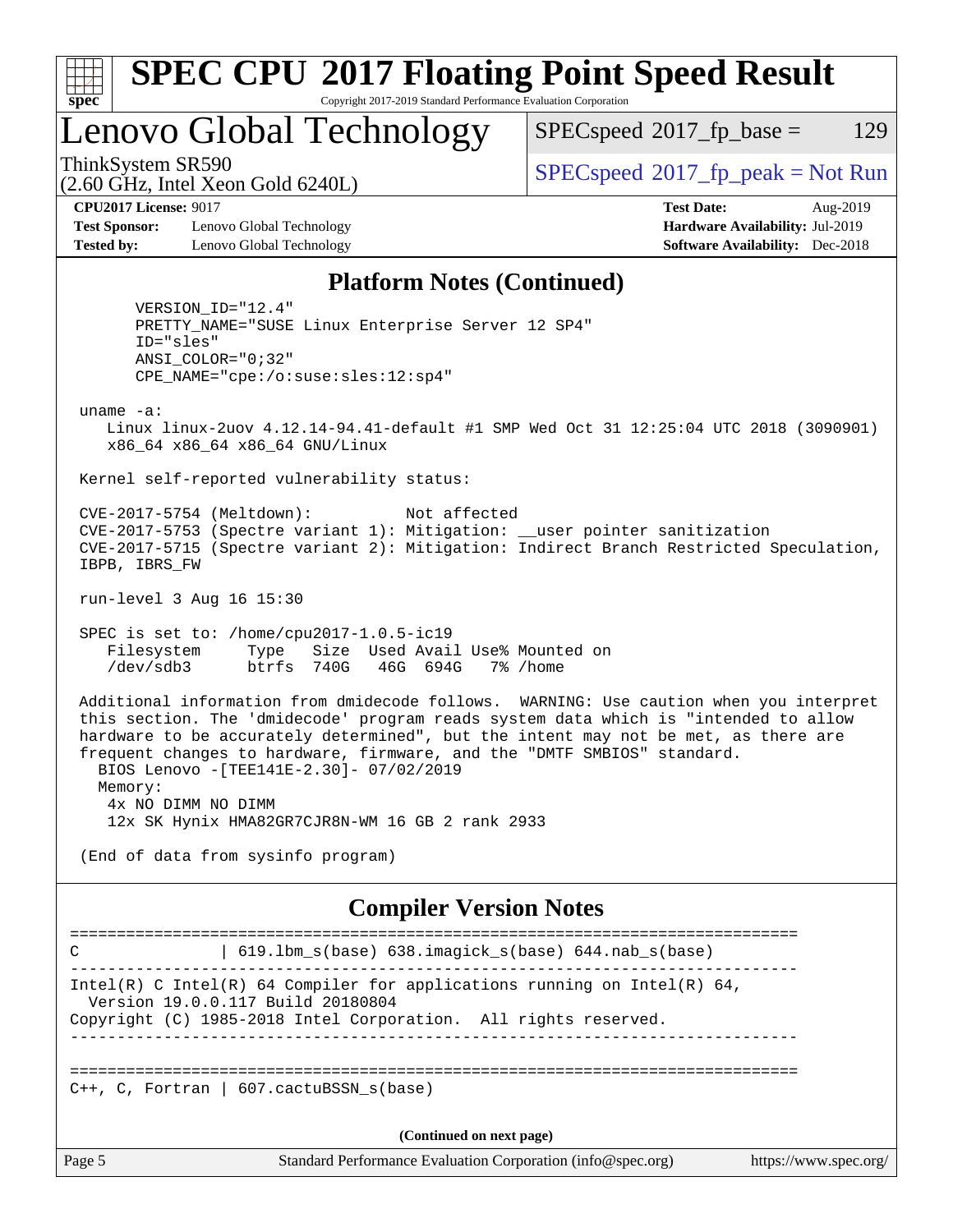

# **[SPEC CPU](http://www.spec.org/auto/cpu2017/Docs/result-fields.html#SPECCPU2017FloatingPointSpeedResult)[2017 Floating Point Speed Result](http://www.spec.org/auto/cpu2017/Docs/result-fields.html#SPECCPU2017FloatingPointSpeedResult)**

Copyright 2017-2019 Standard Performance Evaluation Corporation

Lenovo Global Technology

 $SPECspeed*2017_fp\_base = 129$  $SPECspeed*2017_fp\_base = 129$ 

ThinkSystem SR590<br>  $(2.60 \text{ GHz}_{\text{1}} \text{ Intel } \text{Yoon} \text{ Gold } 62401)$  [SPECspeed](http://www.spec.org/auto/cpu2017/Docs/result-fields.html#SPECspeed2017fppeak)®[2017\\_fp\\_peak = N](http://www.spec.org/auto/cpu2017/Docs/result-fields.html#SPECspeed2017fppeak)ot Run

**[Test Sponsor:](http://www.spec.org/auto/cpu2017/Docs/result-fields.html#TestSponsor)** Lenovo Global Technology **[Hardware Availability:](http://www.spec.org/auto/cpu2017/Docs/result-fields.html#HardwareAvailability)** Jul-2019 **[Tested by:](http://www.spec.org/auto/cpu2017/Docs/result-fields.html#Testedby)** Lenovo Global Technology **[Software Availability:](http://www.spec.org/auto/cpu2017/Docs/result-fields.html#SoftwareAvailability)** Dec-2018

(2.60 GHz, Intel Xeon Gold 6240L)

**[CPU2017 License:](http://www.spec.org/auto/cpu2017/Docs/result-fields.html#CPU2017License)** 9017 **[Test Date:](http://www.spec.org/auto/cpu2017/Docs/result-fields.html#TestDate)** Aug-2019

#### **[Compiler Version Notes \(Continued\)](http://www.spec.org/auto/cpu2017/Docs/result-fields.html#CompilerVersionNotes)**

| Intel(R) $C++$ Intel(R) 64 Compiler for applications running on Intel(R) 64,<br>Version 19.0.0.117 Build 20180804                                                                      |  |  |  |  |  |  |
|----------------------------------------------------------------------------------------------------------------------------------------------------------------------------------------|--|--|--|--|--|--|
| Copyright (C) 1985-2018 Intel Corporation. All rights reserved.<br>Intel(R) C Intel(R) 64 Compiler for applications running on Intel(R) 64,<br>Version 19.0.0.117 Build 20180804       |  |  |  |  |  |  |
| Copyright (C) 1985-2018 Intel Corporation. All rights reserved.<br>Intel(R) Fortran Intel(R) 64 Compiler for applications running on Intel(R)                                          |  |  |  |  |  |  |
| 64. Version 19.0.0.117 Build 20180804<br>Copyright (C) 1985-2018 Intel Corporation. All rights reserved.                                                                               |  |  |  |  |  |  |
|                                                                                                                                                                                        |  |  |  |  |  |  |
| Fortran (603.bwaves s(base) 649.fotonik3d s(base) 654.roms s(base)                                                                                                                     |  |  |  |  |  |  |
| Intel(R) Fortran Intel(R) 64 Compiler for applications running on Intel(R)<br>64, Version 19.0.0.117 Build 20180804<br>Copyright (C) 1985-2018 Intel Corporation. All rights reserved. |  |  |  |  |  |  |
|                                                                                                                                                                                        |  |  |  |  |  |  |
| Fortran, $C = \{621. \text{wrf s}(\text{base}) \}$ 627. cam4 s(base) 628. pop2 s(base)                                                                                                 |  |  |  |  |  |  |
| Intel(R) Fortran Intel(R) 64 Compiler for applications running on Intel(R)<br>64, Version 19.0.0.117 Build 20180804                                                                    |  |  |  |  |  |  |
| Copyright (C) 1985-2018 Intel Corporation. All rights reserved.<br>Intel(R) C Intel(R) 64 Compiler for applications running on Intel(R) 64,<br>Version 19.0.0.117 Build 20180804       |  |  |  |  |  |  |
| Copyright (C) 1985-2018 Intel Corporation. All rights reserved.                                                                                                                        |  |  |  |  |  |  |

## **[Base Compiler Invocation](http://www.spec.org/auto/cpu2017/Docs/result-fields.html#BaseCompilerInvocation)**

[C benchmarks](http://www.spec.org/auto/cpu2017/Docs/result-fields.html#Cbenchmarks): [icc -m64 -std=c11](http://www.spec.org/cpu2017/results/res2019q3/cpu2017-20190819-16987.flags.html#user_CCbase_intel_icc_64bit_c11_33ee0cdaae7deeeab2a9725423ba97205ce30f63b9926c2519791662299b76a0318f32ddfffdc46587804de3178b4f9328c46fa7c2b0cd779d7a61945c91cd35)

[Fortran benchmarks](http://www.spec.org/auto/cpu2017/Docs/result-fields.html#Fortranbenchmarks): [ifort -m64](http://www.spec.org/cpu2017/results/res2019q3/cpu2017-20190819-16987.flags.html#user_FCbase_intel_ifort_64bit_24f2bb282fbaeffd6157abe4f878425411749daecae9a33200eee2bee2fe76f3b89351d69a8130dd5949958ce389cf37ff59a95e7a40d588e8d3a57e0c3fd751)

[Benchmarks using both Fortran and C](http://www.spec.org/auto/cpu2017/Docs/result-fields.html#BenchmarksusingbothFortranandC): [ifort -m64](http://www.spec.org/cpu2017/results/res2019q3/cpu2017-20190819-16987.flags.html#user_CC_FCbase_intel_ifort_64bit_24f2bb282fbaeffd6157abe4f878425411749daecae9a33200eee2bee2fe76f3b89351d69a8130dd5949958ce389cf37ff59a95e7a40d588e8d3a57e0c3fd751) [icc -m64 -std=c11](http://www.spec.org/cpu2017/results/res2019q3/cpu2017-20190819-16987.flags.html#user_CC_FCbase_intel_icc_64bit_c11_33ee0cdaae7deeeab2a9725423ba97205ce30f63b9926c2519791662299b76a0318f32ddfffdc46587804de3178b4f9328c46fa7c2b0cd779d7a61945c91cd35)

[Benchmarks using Fortran, C, and C++:](http://www.spec.org/auto/cpu2017/Docs/result-fields.html#BenchmarksusingFortranCandCXX) [icpc -m64](http://www.spec.org/cpu2017/results/res2019q3/cpu2017-20190819-16987.flags.html#user_CC_CXX_FCbase_intel_icpc_64bit_4ecb2543ae3f1412ef961e0650ca070fec7b7afdcd6ed48761b84423119d1bf6bdf5cad15b44d48e7256388bc77273b966e5eb805aefd121eb22e9299b2ec9d9) [icc -m64 -std=c11](http://www.spec.org/cpu2017/results/res2019q3/cpu2017-20190819-16987.flags.html#user_CC_CXX_FCbase_intel_icc_64bit_c11_33ee0cdaae7deeeab2a9725423ba97205ce30f63b9926c2519791662299b76a0318f32ddfffdc46587804de3178b4f9328c46fa7c2b0cd779d7a61945c91cd35) [ifort -m64](http://www.spec.org/cpu2017/results/res2019q3/cpu2017-20190819-16987.flags.html#user_CC_CXX_FCbase_intel_ifort_64bit_24f2bb282fbaeffd6157abe4f878425411749daecae9a33200eee2bee2fe76f3b89351d69a8130dd5949958ce389cf37ff59a95e7a40d588e8d3a57e0c3fd751)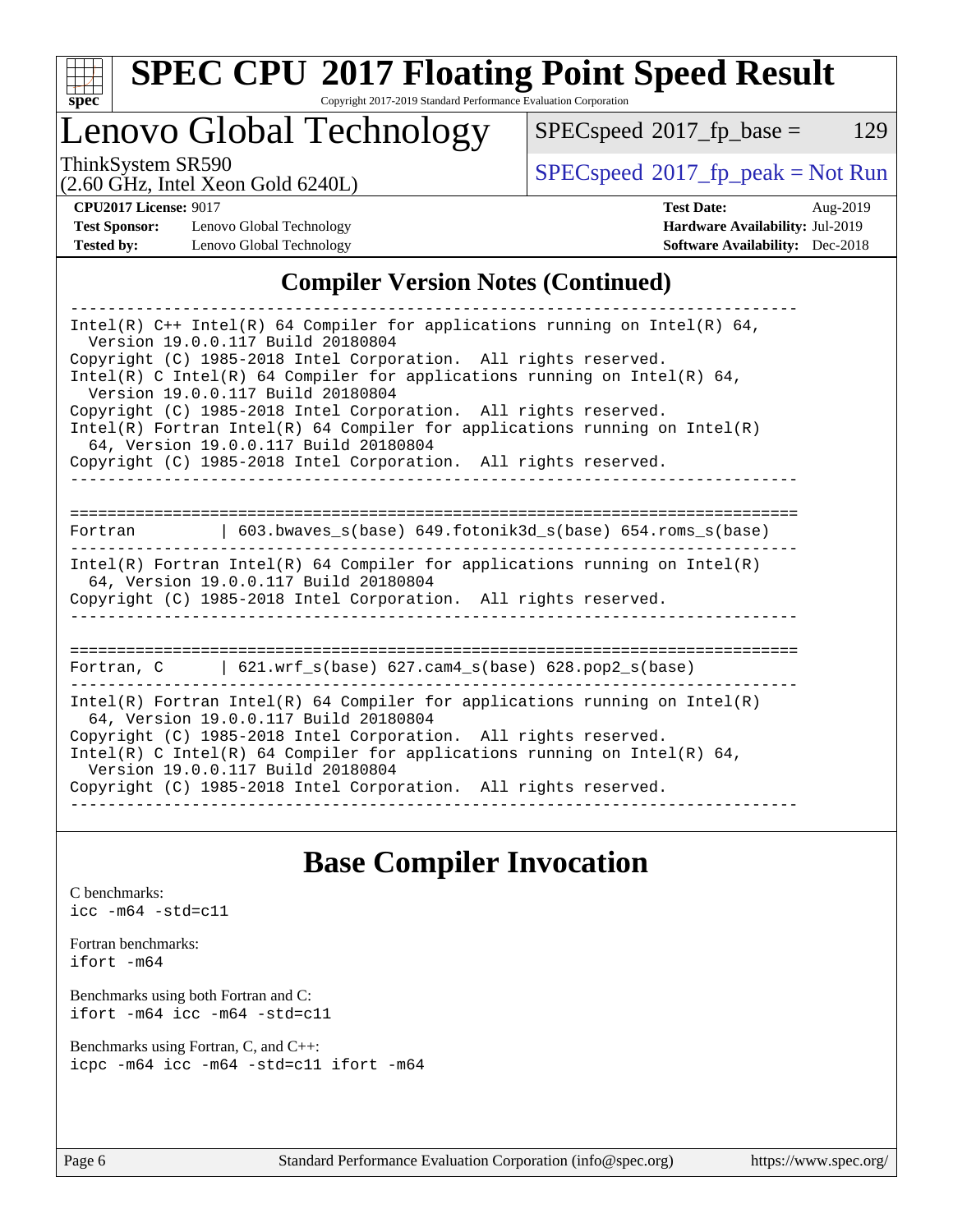

#### **[SPEC CPU](http://www.spec.org/auto/cpu2017/Docs/result-fields.html#SPECCPU2017FloatingPointSpeedResult)[2017 Floating Point Speed Result](http://www.spec.org/auto/cpu2017/Docs/result-fields.html#SPECCPU2017FloatingPointSpeedResult)** Copyright 2017-2019 Standard Performance Evaluation Corporation

# Lenovo Global Technology

 $SPEC speed^{\circ}2017\_fp\_base = 129$ 

(2.60 GHz, Intel Xeon Gold 6240L)

ThinkSystem SR590<br>  $SPECspeed*2017_fp\_peak = Not Run$  $SPECspeed*2017_fp\_peak = Not Run$ 

**[Test Sponsor:](http://www.spec.org/auto/cpu2017/Docs/result-fields.html#TestSponsor)** Lenovo Global Technology **[Hardware Availability:](http://www.spec.org/auto/cpu2017/Docs/result-fields.html#HardwareAvailability)** Jul-2019 **[Tested by:](http://www.spec.org/auto/cpu2017/Docs/result-fields.html#Testedby)** Lenovo Global Technology **[Software Availability:](http://www.spec.org/auto/cpu2017/Docs/result-fields.html#SoftwareAvailability)** Dec-2018

**[CPU2017 License:](http://www.spec.org/auto/cpu2017/Docs/result-fields.html#CPU2017License)** 9017 **[Test Date:](http://www.spec.org/auto/cpu2017/Docs/result-fields.html#TestDate)** Aug-2019

## **[Base Portability Flags](http://www.spec.org/auto/cpu2017/Docs/result-fields.html#BasePortabilityFlags)**

 603.bwaves\_s: [-DSPEC\\_LP64](http://www.spec.org/cpu2017/results/res2019q3/cpu2017-20190819-16987.flags.html#suite_basePORTABILITY603_bwaves_s_DSPEC_LP64) 607.cactuBSSN\_s: [-DSPEC\\_LP64](http://www.spec.org/cpu2017/results/res2019q3/cpu2017-20190819-16987.flags.html#suite_basePORTABILITY607_cactuBSSN_s_DSPEC_LP64) 619.lbm\_s: [-DSPEC\\_LP64](http://www.spec.org/cpu2017/results/res2019q3/cpu2017-20190819-16987.flags.html#suite_basePORTABILITY619_lbm_s_DSPEC_LP64) 621.wrf\_s: [-DSPEC\\_LP64](http://www.spec.org/cpu2017/results/res2019q3/cpu2017-20190819-16987.flags.html#suite_basePORTABILITY621_wrf_s_DSPEC_LP64) [-DSPEC\\_CASE\\_FLAG](http://www.spec.org/cpu2017/results/res2019q3/cpu2017-20190819-16987.flags.html#b621.wrf_s_baseCPORTABILITY_DSPEC_CASE_FLAG) [-convert big\\_endian](http://www.spec.org/cpu2017/results/res2019q3/cpu2017-20190819-16987.flags.html#user_baseFPORTABILITY621_wrf_s_convert_big_endian_c3194028bc08c63ac5d04de18c48ce6d347e4e562e8892b8bdbdc0214820426deb8554edfa529a3fb25a586e65a3d812c835984020483e7e73212c4d31a38223) 627.cam4\_s: [-DSPEC\\_LP64](http://www.spec.org/cpu2017/results/res2019q3/cpu2017-20190819-16987.flags.html#suite_basePORTABILITY627_cam4_s_DSPEC_LP64) [-DSPEC\\_CASE\\_FLAG](http://www.spec.org/cpu2017/results/res2019q3/cpu2017-20190819-16987.flags.html#b627.cam4_s_baseCPORTABILITY_DSPEC_CASE_FLAG) 628.pop2\_s: [-DSPEC\\_LP64](http://www.spec.org/cpu2017/results/res2019q3/cpu2017-20190819-16987.flags.html#suite_basePORTABILITY628_pop2_s_DSPEC_LP64) [-DSPEC\\_CASE\\_FLAG](http://www.spec.org/cpu2017/results/res2019q3/cpu2017-20190819-16987.flags.html#b628.pop2_s_baseCPORTABILITY_DSPEC_CASE_FLAG) [-convert big\\_endian](http://www.spec.org/cpu2017/results/res2019q3/cpu2017-20190819-16987.flags.html#user_baseFPORTABILITY628_pop2_s_convert_big_endian_c3194028bc08c63ac5d04de18c48ce6d347e4e562e8892b8bdbdc0214820426deb8554edfa529a3fb25a586e65a3d812c835984020483e7e73212c4d31a38223) [-assume byterecl](http://www.spec.org/cpu2017/results/res2019q3/cpu2017-20190819-16987.flags.html#user_baseFPORTABILITY628_pop2_s_assume_byterecl_7e47d18b9513cf18525430bbf0f2177aa9bf368bc7a059c09b2c06a34b53bd3447c950d3f8d6c70e3faf3a05c8557d66a5798b567902e8849adc142926523472) 638.imagick\_s: [-DSPEC\\_LP64](http://www.spec.org/cpu2017/results/res2019q3/cpu2017-20190819-16987.flags.html#suite_basePORTABILITY638_imagick_s_DSPEC_LP64) 644.nab\_s: [-DSPEC\\_LP64](http://www.spec.org/cpu2017/results/res2019q3/cpu2017-20190819-16987.flags.html#suite_basePORTABILITY644_nab_s_DSPEC_LP64) 649.fotonik3d\_s: [-DSPEC\\_LP64](http://www.spec.org/cpu2017/results/res2019q3/cpu2017-20190819-16987.flags.html#suite_basePORTABILITY649_fotonik3d_s_DSPEC_LP64) 654.roms\_s: [-DSPEC\\_LP64](http://www.spec.org/cpu2017/results/res2019q3/cpu2017-20190819-16987.flags.html#suite_basePORTABILITY654_roms_s_DSPEC_LP64)

# **[Base Optimization Flags](http://www.spec.org/auto/cpu2017/Docs/result-fields.html#BaseOptimizationFlags)**

[C benchmarks](http://www.spec.org/auto/cpu2017/Docs/result-fields.html#Cbenchmarks):

[-xCORE-AVX512](http://www.spec.org/cpu2017/results/res2019q3/cpu2017-20190819-16987.flags.html#user_CCbase_f-xCORE-AVX512) [-ipo](http://www.spec.org/cpu2017/results/res2019q3/cpu2017-20190819-16987.flags.html#user_CCbase_f-ipo) [-O3](http://www.spec.org/cpu2017/results/res2019q3/cpu2017-20190819-16987.flags.html#user_CCbase_f-O3) [-no-prec-div](http://www.spec.org/cpu2017/results/res2019q3/cpu2017-20190819-16987.flags.html#user_CCbase_f-no-prec-div) [-qopt-prefetch](http://www.spec.org/cpu2017/results/res2019q3/cpu2017-20190819-16987.flags.html#user_CCbase_f-qopt-prefetch) [-ffinite-math-only](http://www.spec.org/cpu2017/results/res2019q3/cpu2017-20190819-16987.flags.html#user_CCbase_f_finite_math_only_cb91587bd2077682c4b38af759c288ed7c732db004271a9512da14a4f8007909a5f1427ecbf1a0fb78ff2a814402c6114ac565ca162485bbcae155b5e4258871) [-qopt-mem-layout-trans=3](http://www.spec.org/cpu2017/results/res2019q3/cpu2017-20190819-16987.flags.html#user_CCbase_f-qopt-mem-layout-trans_de80db37974c74b1f0e20d883f0b675c88c3b01e9d123adea9b28688d64333345fb62bc4a798493513fdb68f60282f9a726aa07f478b2f7113531aecce732043) [-qopenmp](http://www.spec.org/cpu2017/results/res2019q3/cpu2017-20190819-16987.flags.html#user_CCbase_qopenmp_16be0c44f24f464004c6784a7acb94aca937f053568ce72f94b139a11c7c168634a55f6653758ddd83bcf7b8463e8028bb0b48b77bcddc6b78d5d95bb1df2967) [-DSPEC\\_OPENMP](http://www.spec.org/cpu2017/results/res2019q3/cpu2017-20190819-16987.flags.html#suite_CCbase_DSPEC_OPENMP)

[Fortran benchmarks](http://www.spec.org/auto/cpu2017/Docs/result-fields.html#Fortranbenchmarks):

[-DSPEC\\_OPENMP](http://www.spec.org/cpu2017/results/res2019q3/cpu2017-20190819-16987.flags.html#suite_FCbase_DSPEC_OPENMP) [-xCORE-AVX512](http://www.spec.org/cpu2017/results/res2019q3/cpu2017-20190819-16987.flags.html#user_FCbase_f-xCORE-AVX512) [-ipo](http://www.spec.org/cpu2017/results/res2019q3/cpu2017-20190819-16987.flags.html#user_FCbase_f-ipo) [-O3](http://www.spec.org/cpu2017/results/res2019q3/cpu2017-20190819-16987.flags.html#user_FCbase_f-O3) [-no-prec-div](http://www.spec.org/cpu2017/results/res2019q3/cpu2017-20190819-16987.flags.html#user_FCbase_f-no-prec-div) [-qopt-prefetch](http://www.spec.org/cpu2017/results/res2019q3/cpu2017-20190819-16987.flags.html#user_FCbase_f-qopt-prefetch) [-ffinite-math-only](http://www.spec.org/cpu2017/results/res2019q3/cpu2017-20190819-16987.flags.html#user_FCbase_f_finite_math_only_cb91587bd2077682c4b38af759c288ed7c732db004271a9512da14a4f8007909a5f1427ecbf1a0fb78ff2a814402c6114ac565ca162485bbcae155b5e4258871) [-qopt-mem-layout-trans=3](http://www.spec.org/cpu2017/results/res2019q3/cpu2017-20190819-16987.flags.html#user_FCbase_f-qopt-mem-layout-trans_de80db37974c74b1f0e20d883f0b675c88c3b01e9d123adea9b28688d64333345fb62bc4a798493513fdb68f60282f9a726aa07f478b2f7113531aecce732043) [-qopenmp](http://www.spec.org/cpu2017/results/res2019q3/cpu2017-20190819-16987.flags.html#user_FCbase_qopenmp_16be0c44f24f464004c6784a7acb94aca937f053568ce72f94b139a11c7c168634a55f6653758ddd83bcf7b8463e8028bb0b48b77bcddc6b78d5d95bb1df2967) [-nostandard-realloc-lhs](http://www.spec.org/cpu2017/results/res2019q3/cpu2017-20190819-16987.flags.html#user_FCbase_f_2003_std_realloc_82b4557e90729c0f113870c07e44d33d6f5a304b4f63d4c15d2d0f1fab99f5daaed73bdb9275d9ae411527f28b936061aa8b9c8f2d63842963b95c9dd6426b8a) [-align array32byte](http://www.spec.org/cpu2017/results/res2019q3/cpu2017-20190819-16987.flags.html#user_FCbase_align_array32byte_b982fe038af199962ba9a80c053b8342c548c85b40b8e86eb3cc33dee0d7986a4af373ac2d51c3f7cf710a18d62fdce2948f201cd044323541f22fc0fffc51b6)

[Benchmarks using both Fortran and C](http://www.spec.org/auto/cpu2017/Docs/result-fields.html#BenchmarksusingbothFortranandC):

[-xCORE-AVX512](http://www.spec.org/cpu2017/results/res2019q3/cpu2017-20190819-16987.flags.html#user_CC_FCbase_f-xCORE-AVX512) [-ipo](http://www.spec.org/cpu2017/results/res2019q3/cpu2017-20190819-16987.flags.html#user_CC_FCbase_f-ipo) [-O3](http://www.spec.org/cpu2017/results/res2019q3/cpu2017-20190819-16987.flags.html#user_CC_FCbase_f-O3) [-no-prec-div](http://www.spec.org/cpu2017/results/res2019q3/cpu2017-20190819-16987.flags.html#user_CC_FCbase_f-no-prec-div) [-qopt-prefetch](http://www.spec.org/cpu2017/results/res2019q3/cpu2017-20190819-16987.flags.html#user_CC_FCbase_f-qopt-prefetch) [-ffinite-math-only](http://www.spec.org/cpu2017/results/res2019q3/cpu2017-20190819-16987.flags.html#user_CC_FCbase_f_finite_math_only_cb91587bd2077682c4b38af759c288ed7c732db004271a9512da14a4f8007909a5f1427ecbf1a0fb78ff2a814402c6114ac565ca162485bbcae155b5e4258871) [-qopt-mem-layout-trans=3](http://www.spec.org/cpu2017/results/res2019q3/cpu2017-20190819-16987.flags.html#user_CC_FCbase_f-qopt-mem-layout-trans_de80db37974c74b1f0e20d883f0b675c88c3b01e9d123adea9b28688d64333345fb62bc4a798493513fdb68f60282f9a726aa07f478b2f7113531aecce732043) [-qopenmp](http://www.spec.org/cpu2017/results/res2019q3/cpu2017-20190819-16987.flags.html#user_CC_FCbase_qopenmp_16be0c44f24f464004c6784a7acb94aca937f053568ce72f94b139a11c7c168634a55f6653758ddd83bcf7b8463e8028bb0b48b77bcddc6b78d5d95bb1df2967) [-DSPEC\\_OPENMP](http://www.spec.org/cpu2017/results/res2019q3/cpu2017-20190819-16987.flags.html#suite_CC_FCbase_DSPEC_OPENMP) [-nostandard-realloc-lhs](http://www.spec.org/cpu2017/results/res2019q3/cpu2017-20190819-16987.flags.html#user_CC_FCbase_f_2003_std_realloc_82b4557e90729c0f113870c07e44d33d6f5a304b4f63d4c15d2d0f1fab99f5daaed73bdb9275d9ae411527f28b936061aa8b9c8f2d63842963b95c9dd6426b8a) [-align array32byte](http://www.spec.org/cpu2017/results/res2019q3/cpu2017-20190819-16987.flags.html#user_CC_FCbase_align_array32byte_b982fe038af199962ba9a80c053b8342c548c85b40b8e86eb3cc33dee0d7986a4af373ac2d51c3f7cf710a18d62fdce2948f201cd044323541f22fc0fffc51b6)

[Benchmarks using Fortran, C, and C++:](http://www.spec.org/auto/cpu2017/Docs/result-fields.html#BenchmarksusingFortranCandCXX)

[-xCORE-AVX512](http://www.spec.org/cpu2017/results/res2019q3/cpu2017-20190819-16987.flags.html#user_CC_CXX_FCbase_f-xCORE-AVX512) [-ipo](http://www.spec.org/cpu2017/results/res2019q3/cpu2017-20190819-16987.flags.html#user_CC_CXX_FCbase_f-ipo) [-O3](http://www.spec.org/cpu2017/results/res2019q3/cpu2017-20190819-16987.flags.html#user_CC_CXX_FCbase_f-O3) [-no-prec-div](http://www.spec.org/cpu2017/results/res2019q3/cpu2017-20190819-16987.flags.html#user_CC_CXX_FCbase_f-no-prec-div) [-qopt-prefetch](http://www.spec.org/cpu2017/results/res2019q3/cpu2017-20190819-16987.flags.html#user_CC_CXX_FCbase_f-qopt-prefetch) [-ffinite-math-only](http://www.spec.org/cpu2017/results/res2019q3/cpu2017-20190819-16987.flags.html#user_CC_CXX_FCbase_f_finite_math_only_cb91587bd2077682c4b38af759c288ed7c732db004271a9512da14a4f8007909a5f1427ecbf1a0fb78ff2a814402c6114ac565ca162485bbcae155b5e4258871) [-qopt-mem-layout-trans=3](http://www.spec.org/cpu2017/results/res2019q3/cpu2017-20190819-16987.flags.html#user_CC_CXX_FCbase_f-qopt-mem-layout-trans_de80db37974c74b1f0e20d883f0b675c88c3b01e9d123adea9b28688d64333345fb62bc4a798493513fdb68f60282f9a726aa07f478b2f7113531aecce732043) [-qopenmp](http://www.spec.org/cpu2017/results/res2019q3/cpu2017-20190819-16987.flags.html#user_CC_CXX_FCbase_qopenmp_16be0c44f24f464004c6784a7acb94aca937f053568ce72f94b139a11c7c168634a55f6653758ddd83bcf7b8463e8028bb0b48b77bcddc6b78d5d95bb1df2967) [-DSPEC\\_OPENMP](http://www.spec.org/cpu2017/results/res2019q3/cpu2017-20190819-16987.flags.html#suite_CC_CXX_FCbase_DSPEC_OPENMP) [-nostandard-realloc-lhs](http://www.spec.org/cpu2017/results/res2019q3/cpu2017-20190819-16987.flags.html#user_CC_CXX_FCbase_f_2003_std_realloc_82b4557e90729c0f113870c07e44d33d6f5a304b4f63d4c15d2d0f1fab99f5daaed73bdb9275d9ae411527f28b936061aa8b9c8f2d63842963b95c9dd6426b8a) [-align array32byte](http://www.spec.org/cpu2017/results/res2019q3/cpu2017-20190819-16987.flags.html#user_CC_CXX_FCbase_align_array32byte_b982fe038af199962ba9a80c053b8342c548c85b40b8e86eb3cc33dee0d7986a4af373ac2d51c3f7cf710a18d62fdce2948f201cd044323541f22fc0fffc51b6)

[The flags files that were used to format this result can be browsed at](tmsearch)

<http://www.spec.org/cpu2017/flags/Intel-ic19.0-official-linux64.2019-01-15.html> <http://www.spec.org/cpu2017/flags/Lenovo-Platform-SPECcpu2017-Flags-V1.2-CLX-D.html>

[You can also download the XML flags sources by saving the following links:](tmsearch) <http://www.spec.org/cpu2017/flags/Intel-ic19.0-official-linux64.2019-01-15.xml> <http://www.spec.org/cpu2017/flags/Lenovo-Platform-SPECcpu2017-Flags-V1.2-CLX-D.xml>